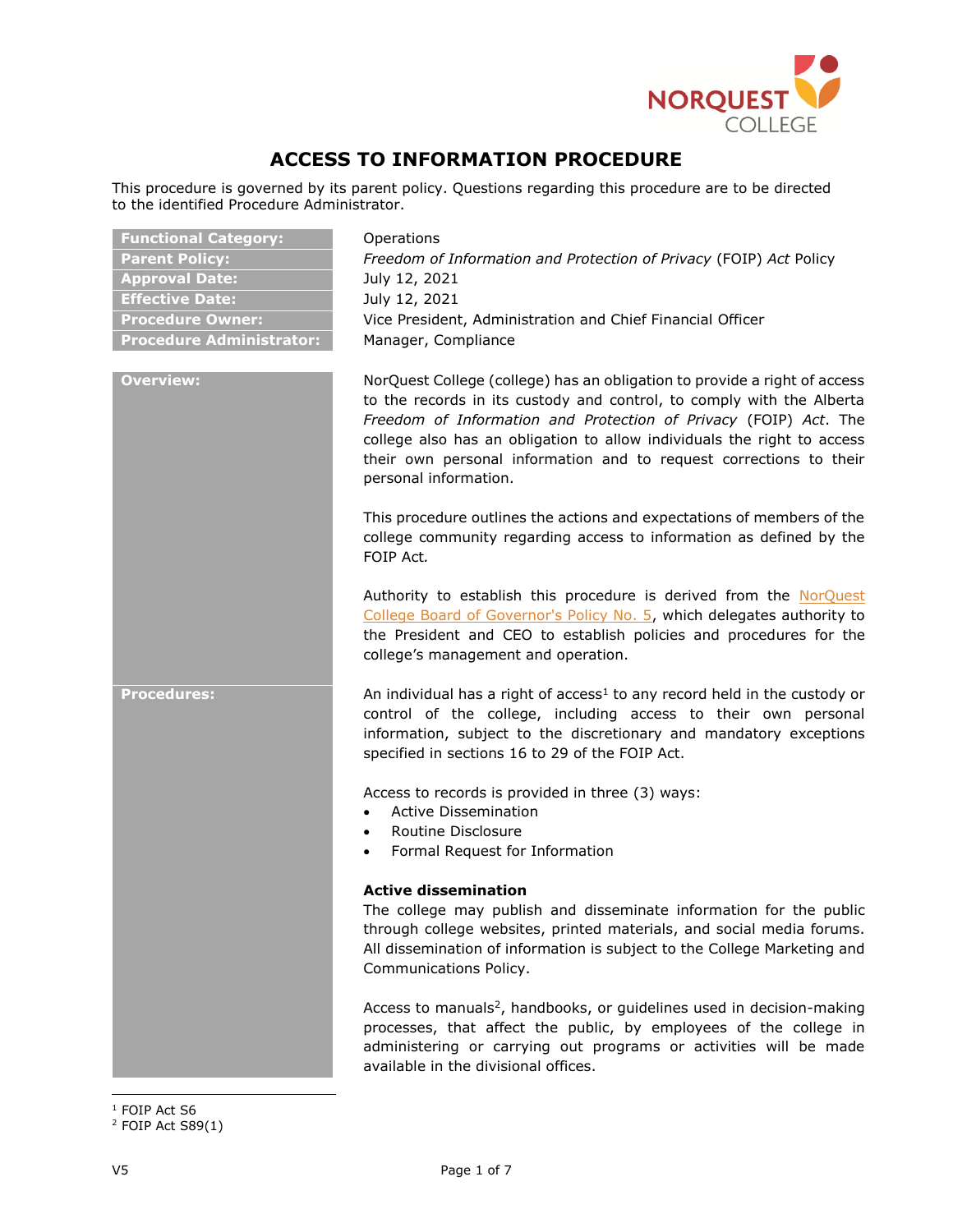

# **Routine disclosure**

Routine disclosure of information occurs in the following situations:

- to comply with the *Post-Secondary Learning* Act<sup>3</sup>
- to comply with other enactments of Alberta or Canada
- to support college operational requirements
- to permit employees access to their own personal information, in limited circumstances
- to permit students access to their own personal information, in limited circumstances
- for research purposes approved by the college

Activities associated with routine disclosure of information or records, to comply with legislative requirements or facilitate college operations, are undertaken by all college divisions in accordance with their operational practices.

Student personal information that may be disclosed without consent The following information may be disclosed except in situations where the student has requested that the information not be disclosed:

- confirmation that a student is or is not registered at the college
- full legal name of all graduates, name of the certificate or diploma obtained and for which program and the date of graduation
- names of recipients of awards and scholarships and the award or scholarship received

# Disclosure of personal information to Third Parties

Certain personal information collected by the college is disclosed to specific third parties in order to comply with provincial and federal law and to facilitate routine college operations by information sharing as allowable under the FOIP Act. Examples of these include, but are not limited to, the following:

- Students' Association of NorQuest College
- Alumni Association of NorQuest College
- Alberta Government Ministries
- Canadian Federal Government

Personal information of a specific individual may also be disclosed to third parties, upon the written consent of the individual to whom the information relates.

### Disclosure of student personal information to parents

A student's personal information, including personal information of a student who is a minor, is only disclosed to parents or guardians upon the written consent of the student.

 $\overline{a}$ 

 $3$  Post-secondary Learning Act S80,118 and 124(m)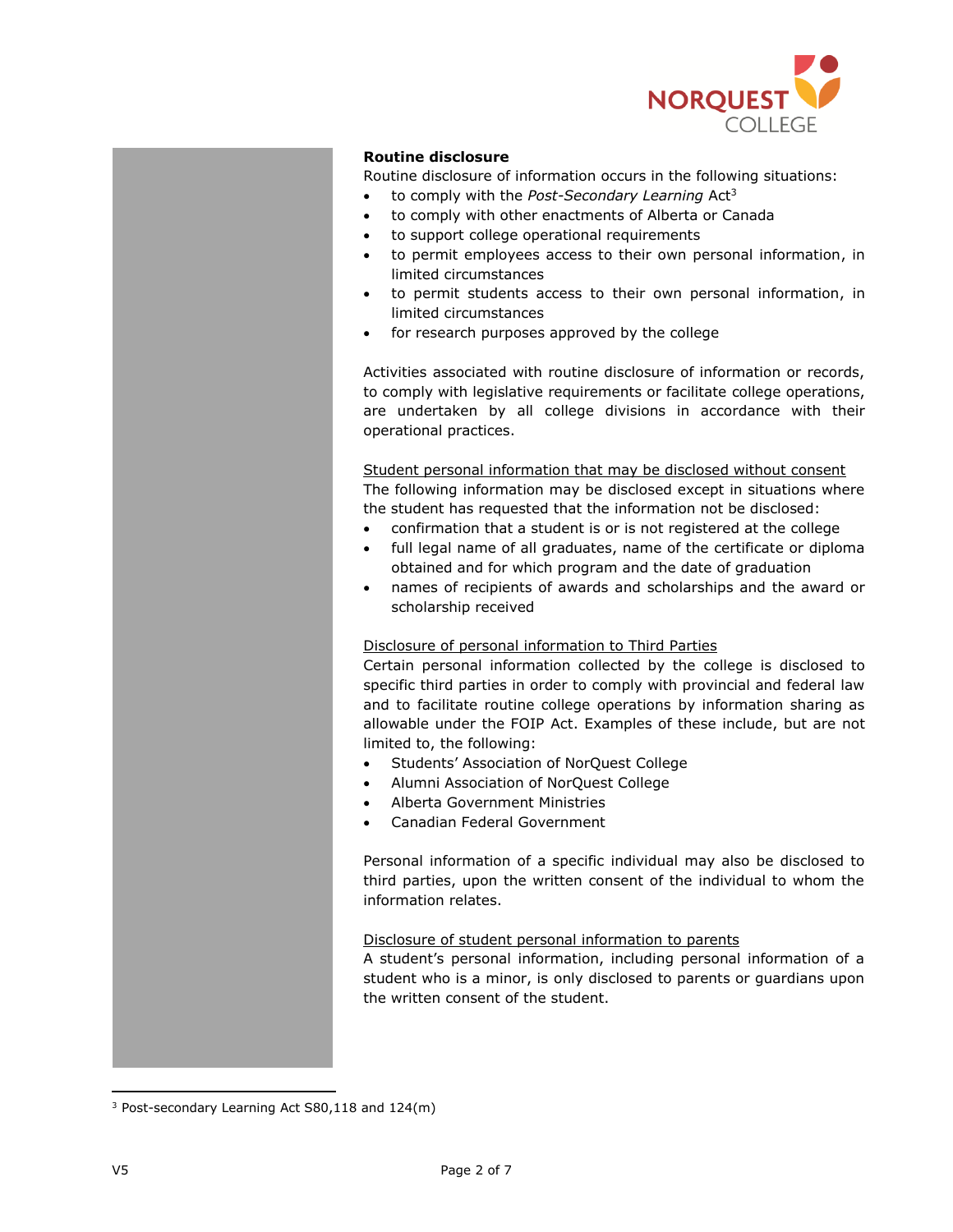

# Disclosure of personal information to employees

Personal information collected by the college is disclosed to employees, only to the extent necessary, when it is required by that employee to do their job.

### Employee access to their own personal information

Activities to facilitate employee access to their personal information are coordinated by the People division.

- Employees have the right to request access to their own personal information and records subject to the discretionary and mandatory exceptions in the FOIP Act.
- Employees who wish to review their own personal information must contact the People Services department and schedule an appointment.
- Viewing files will be conducted in a private office with at least one authorized college employee present. A note regarding the access event will be made in the employee file.

#### Student access to their own personal information

Activities to facilitate student access to their personal information are coordinated by the Office of the Registrar.

- Students have the right to request access to their own personal information and records subject to the limited and specific exceptions in the FOIP Act.
- Students who wish to review their own personal information must submit a written request for such access at least 48 hours prior to the time when they intend to view their file.
- Students will be required to produce appropriate photo identification (driver's license, passport, or student ID card) confirming their identity prior to being permitted to view their personal information.
- Viewing files will be conducted in a private office with at least one authorized college employee present. A note regarding the access event will be made in the student record.

Costs associated with providing employees and students with copies of their personal information may be assessed but are limited to the costs specified in section 12 of the FOIP Regulation.

#### Access to personal information for institutional research purposes

Access to personal information for institutional research purposes may be approved by the college subject to specific conditions which includes student anonymity.

## **Formal Request for Information**

Access to information other than that specified as active dissemination and routine disclosure, must be requested in writing. Individuals are required to complete and submit a [FOIP Request to Access Information](https://www.norquest.ca/NorquestCollege/media/pdf/resources/freedom-of-information-act/Request-to-Access-Information-Form.pdf)  [form](https://www.norquest.ca/NorquestCollege/media/pdf/resources/freedom-of-information-act/Request-to-Access-Information-Form.pdf) to the Compliance Office. The college will process formal requests for information in accordance with the provisions of the FOIP Act.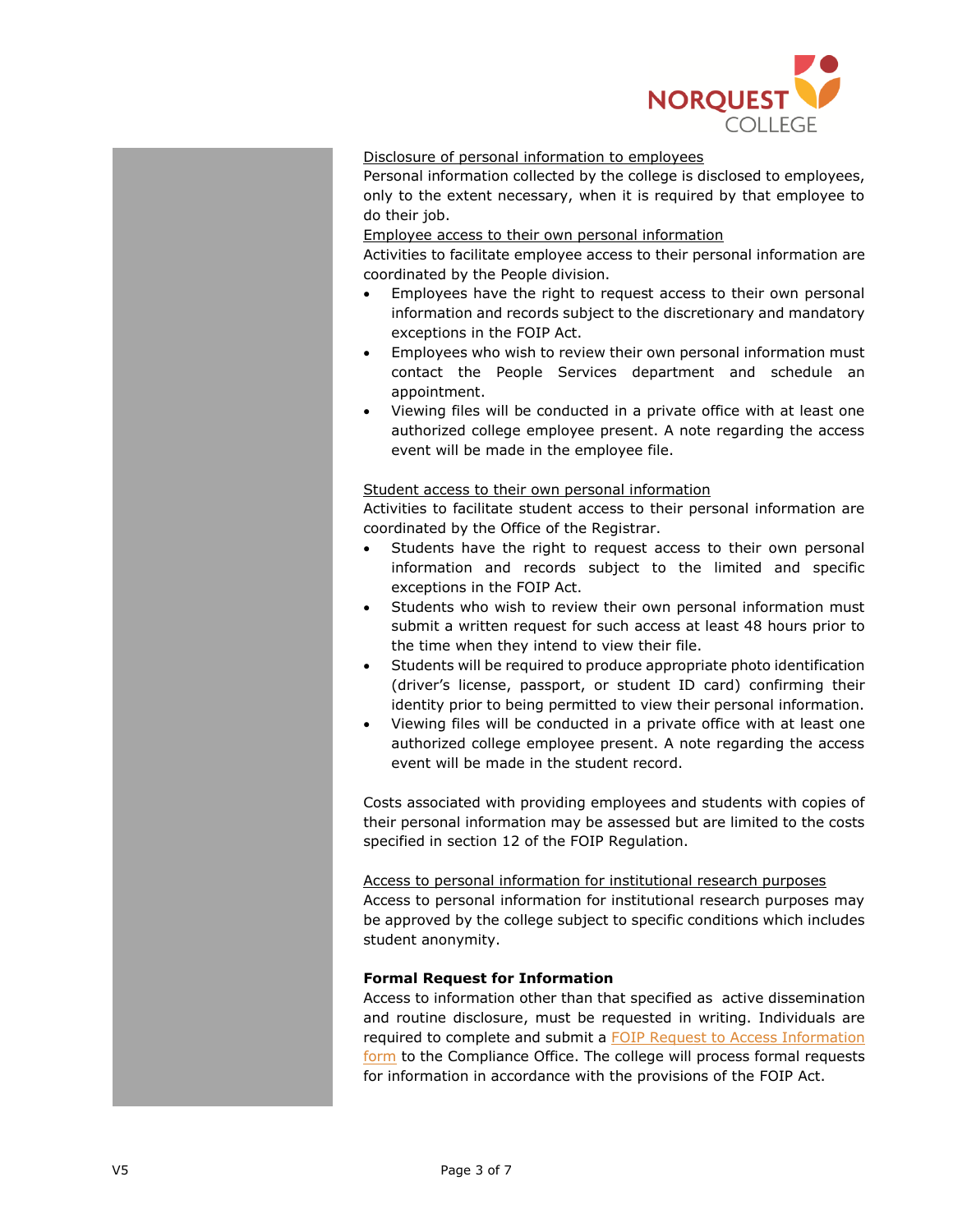

Anyone receiving a formal request from an individual regarding access to records is to immediately direct that request to the Compliance Office.

The Compliance Office:

- Shall assist the applicant in defining the information being requested and the time frame for the responsive records.
- Will assist the applicant by clarifying the request, coordinating the search for responsive records, and if appropriate, providing a fee estimate to the applicant.
- Will review, evaluate, and redact responsive records in accordance with sections 16-29, and will apply exceptions in a specific and limited manner.

The delegated authorities will review and authorize the release of the records, after Compliance has reviewed and redacted the records accordingly in accordance with the FOIP Act.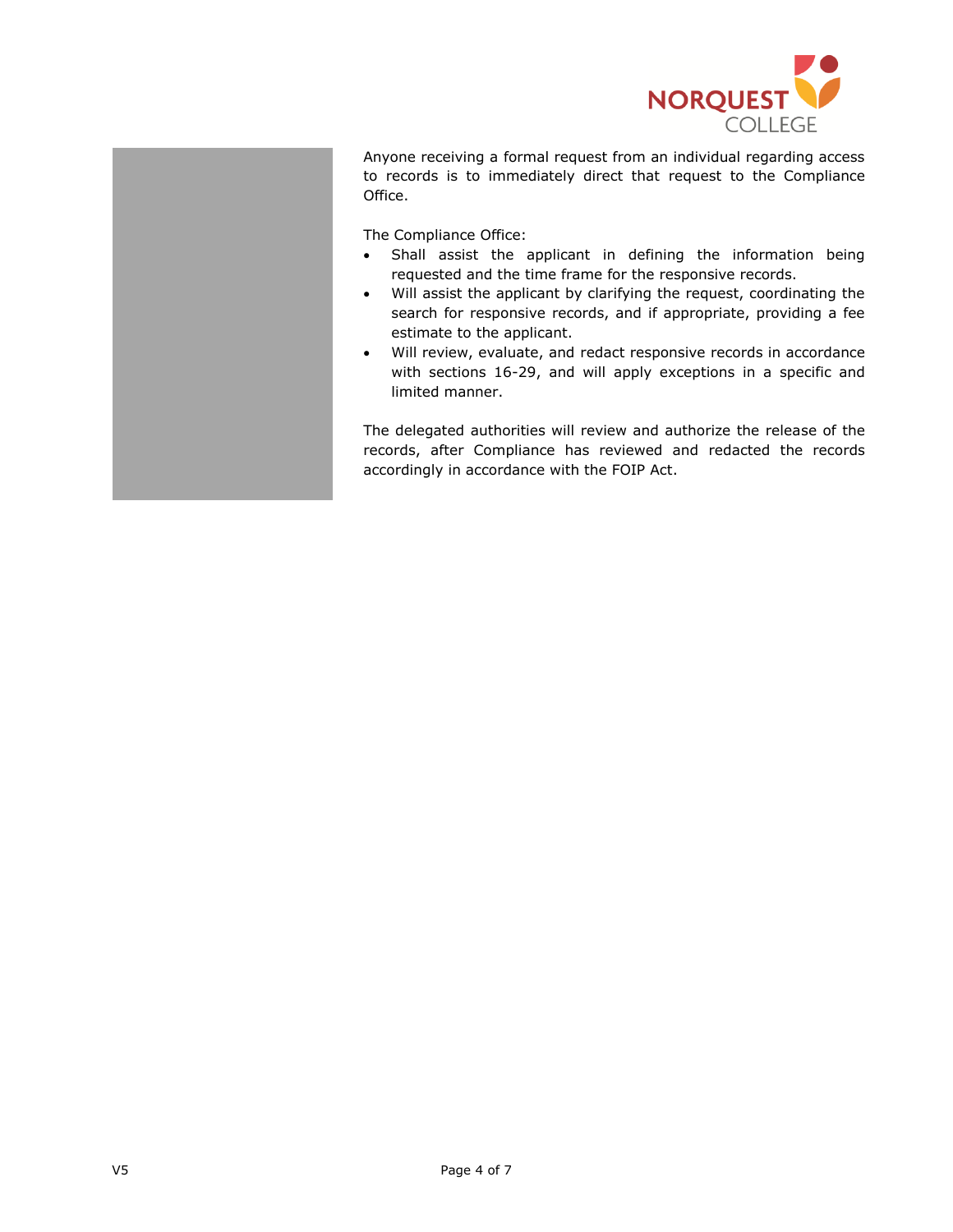



**Definitions: Applicant:** is the person who submits a formal Access to Information Request. The right of access extends to all persons this includes students, employees, and members of the public.

**Custody**: means where the college has physical possession.

**College Community:** any student, faculty, administrative or staff member of the college, member of the public serving in a recognized capacity for the college, and employee of an agency contracted by the college.

**Control**: means where the college has the authority to manage the record.

**Personal Information**: means recorded information about an identifiable individual, including: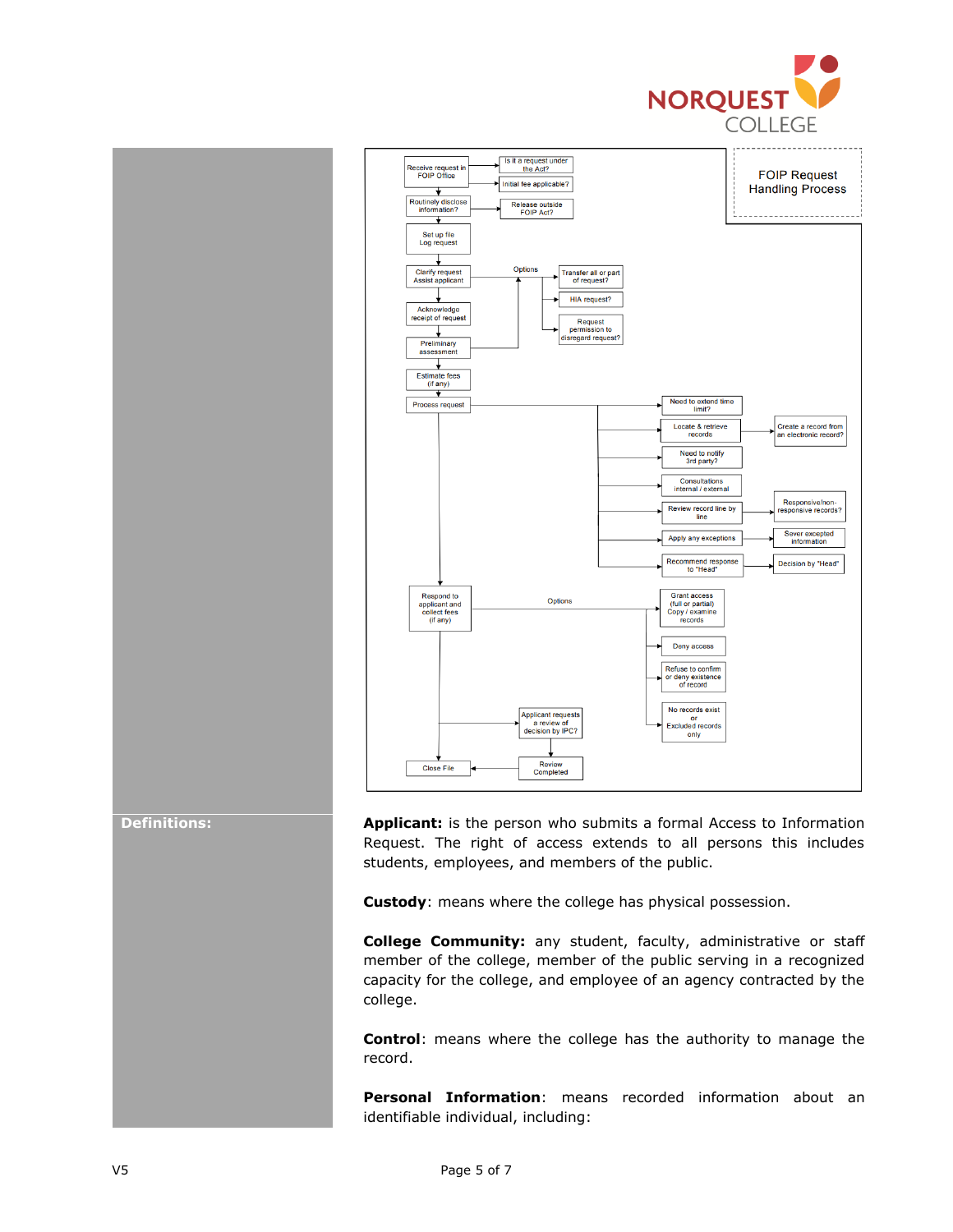

- the individual's name, home or business address or home or business telephone number,
- the individual's race, national or ethnic origin, colour or religious or political beliefs or associations,
- the individual's age, sex, marital status or family status,
- an identifying number, symbol or other particular assigned to the individual,
- the individual's fingerprints, other biometric information, blood type, genetic information or inheritable characteristics,
- information about the individual's health and health care history, including information about a physical or mental disability,
- information about the individual's educational, financial, employment or criminal history, including criminal records where a pardon has been given,
- anyone else's opinions about the individual, and the individual's personal views or opinions, except if they are about someone else.

**Record:** recorded information created, received, and maintained by an organization or individual in pursuance of its legal obligations or in the transaction of business. Means a record of information in any form and includes notes, images, audiovisual recordings, x-rays, books, documents, maps, drawings, photographs, letters, vouchers and papers and any other information that is written, photographed, recorded or stored in any manner, but does not include software or any mechanism that produced records.

**Request for Correction:** means a request by an individual to correct personal information which was recorded incorrectly by the college.

**Routine Disclosure:** means allowing access to records that do not contain personal information outside of a formal Access to Information Request.

- [College Marketing and Communications Policy](https://www.norquest.ca/about-us/policies-procedures/operations/college-marketing-and-communications-policy.aspx)
- [FOIP Request to Access Information form](https://www.norquest.ca/NorquestCollege/media/pdf/resources/freedom-of-information-act/Request-to-Access-Information-Form.pdf)
- *Freedom of Information [and Protection of Privacy](https://www.norquest.ca/about-us/policies-procedures/operations/freedom-of-information-and-protection-of-privacy-(foip)-act-policy.aspx)* (FOIP) Act Policy
- *[Freedom of Information and Protection of Privacy Act](http://www.qp.alberta.ca/1266.cfm?page=F25.cfm&leg_type=Acts&isbncln=9780779762071)*
- *Freedom of Information and Protection of Privacy Regulation*
- *[Post-Secondary Learning Act](http://www.qp.alberta.ca/574.cfm?page=p19p5.cfm&leg_type=Acts&isbncln=9780779737932)*

August 2013: update for document links and branding November 2014: update for change in procedure owner and administrator June 2017: update to wording and Owner/Administrator

**Related NorQuest College Information:**

**Related External Information:**

**Next Review Date:** March 2025

**Revision History:** April 2013: new